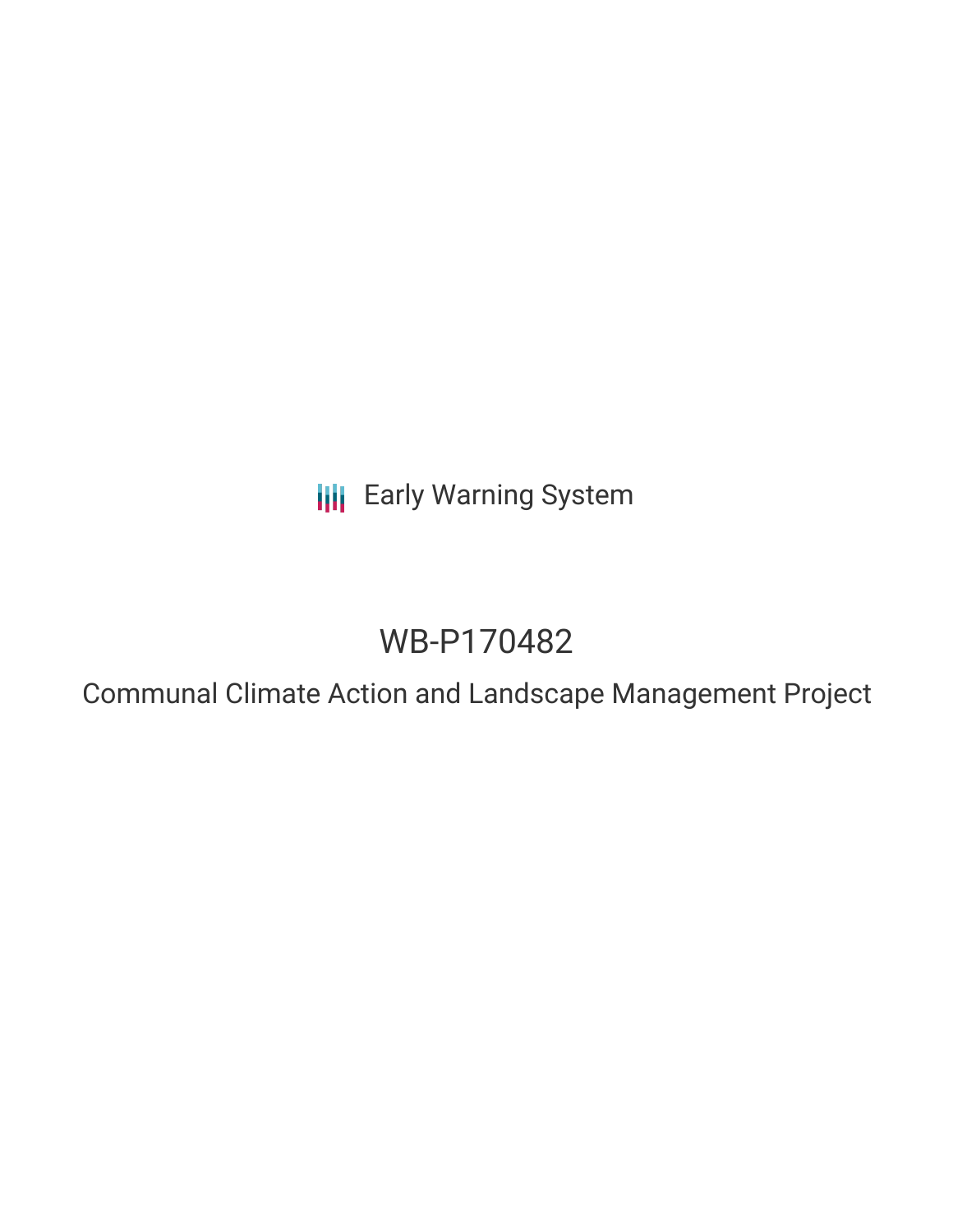

## **Quick Facts**

| <b>Countries</b>               | Burkina Faso               |
|--------------------------------|----------------------------|
| <b>Financial Institutions</b>  | World Bank (WB)            |
| <b>Status</b>                  | Proposed                   |
| <b>Bank Risk Rating</b>        | A                          |
| <b>Borrower</b>                | Government of Burkina Faso |
| <b>Sectors</b>                 | Agriculture and Forestry   |
| <b>Investment Amount (USD)</b> | \$80.00 million            |
| <b>Project Cost (USD)</b>      | \$92.00 million            |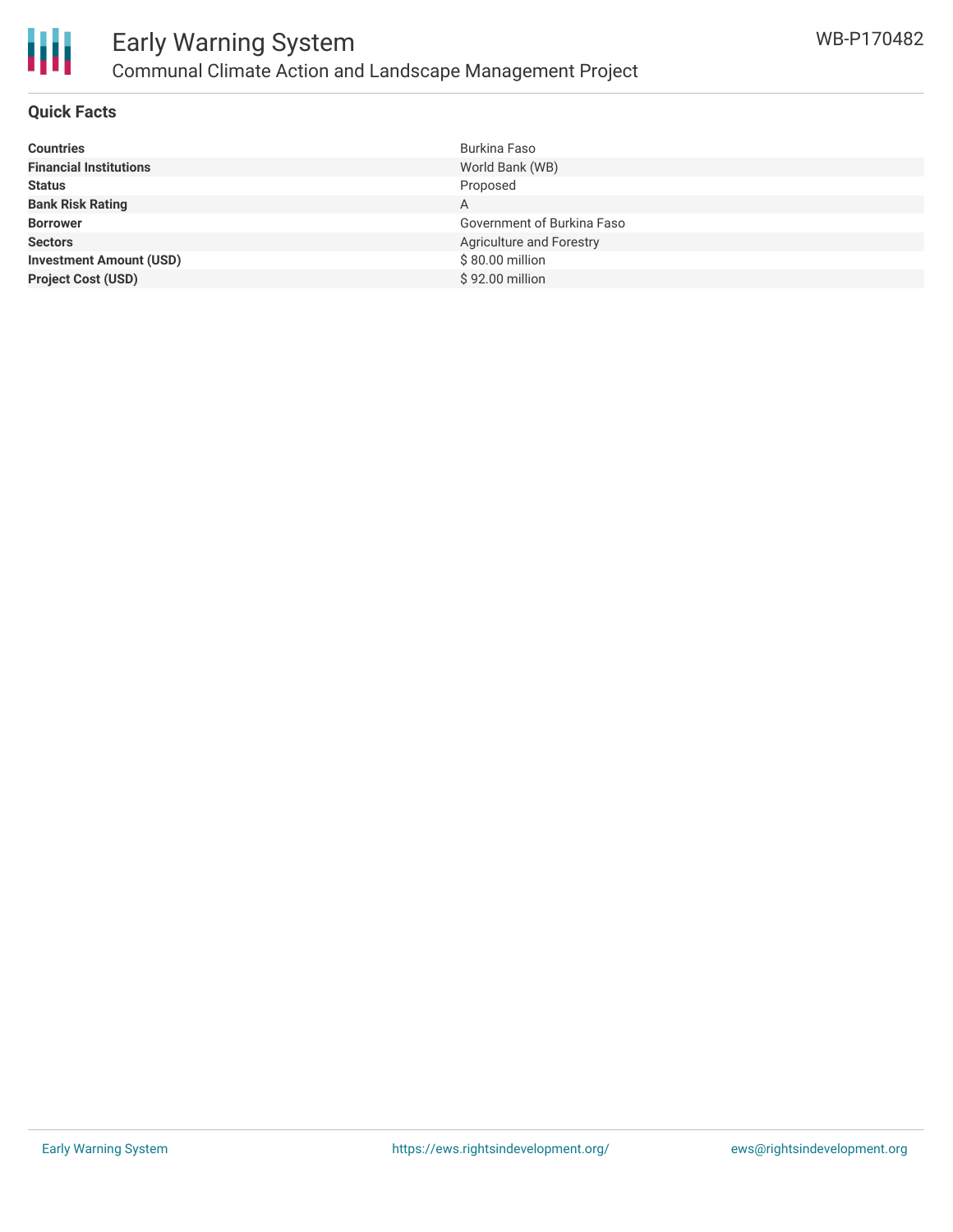

# **Project Description**

The project objective is to strengthen sustainable landscape management practices and improve access to revenues, including climate finance, for greater resilience of rural communities in targeted forestry zones in Burkina Faso.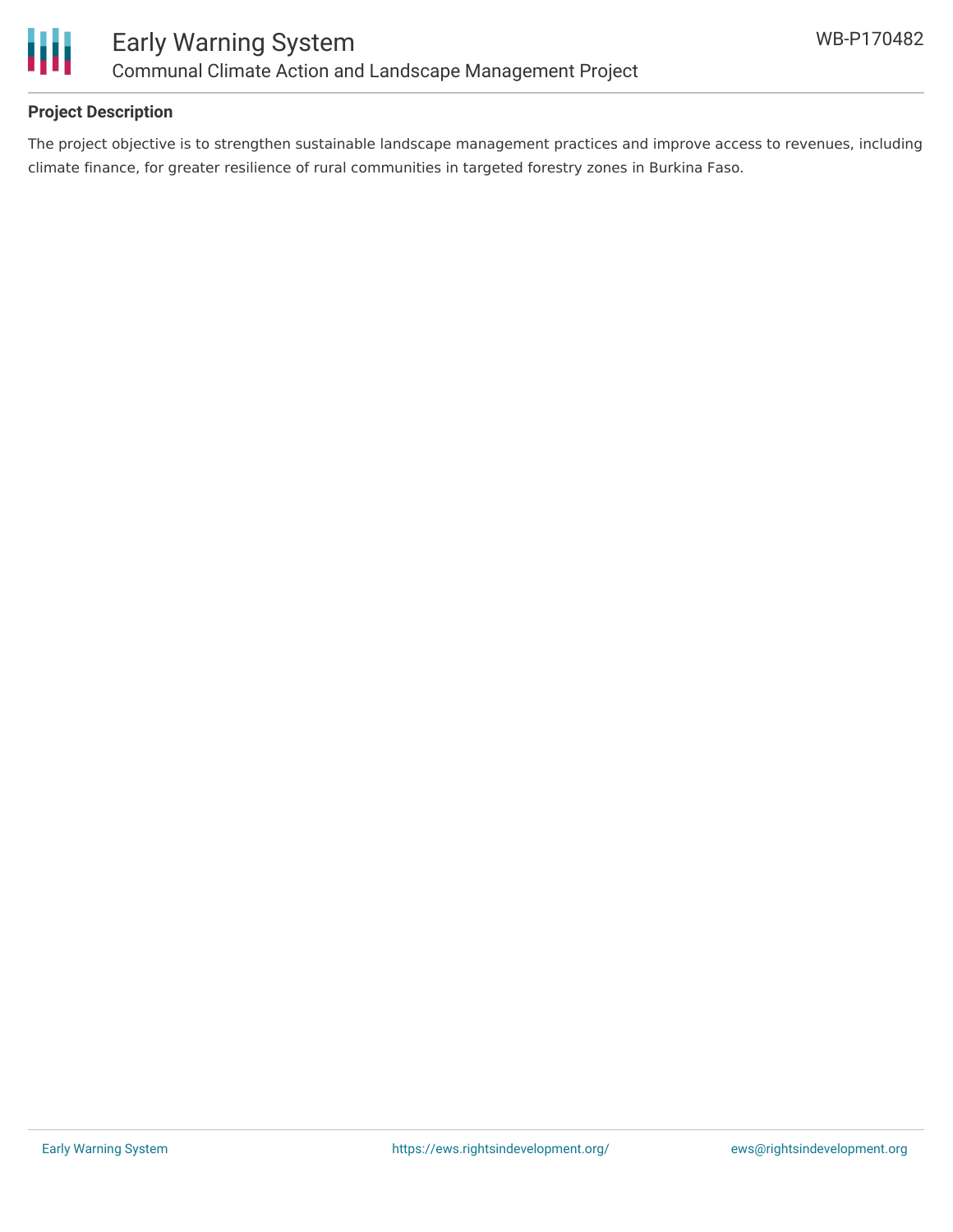

### **Investment Description**

World Bank (WB)

No investment type available at the time of the snapshot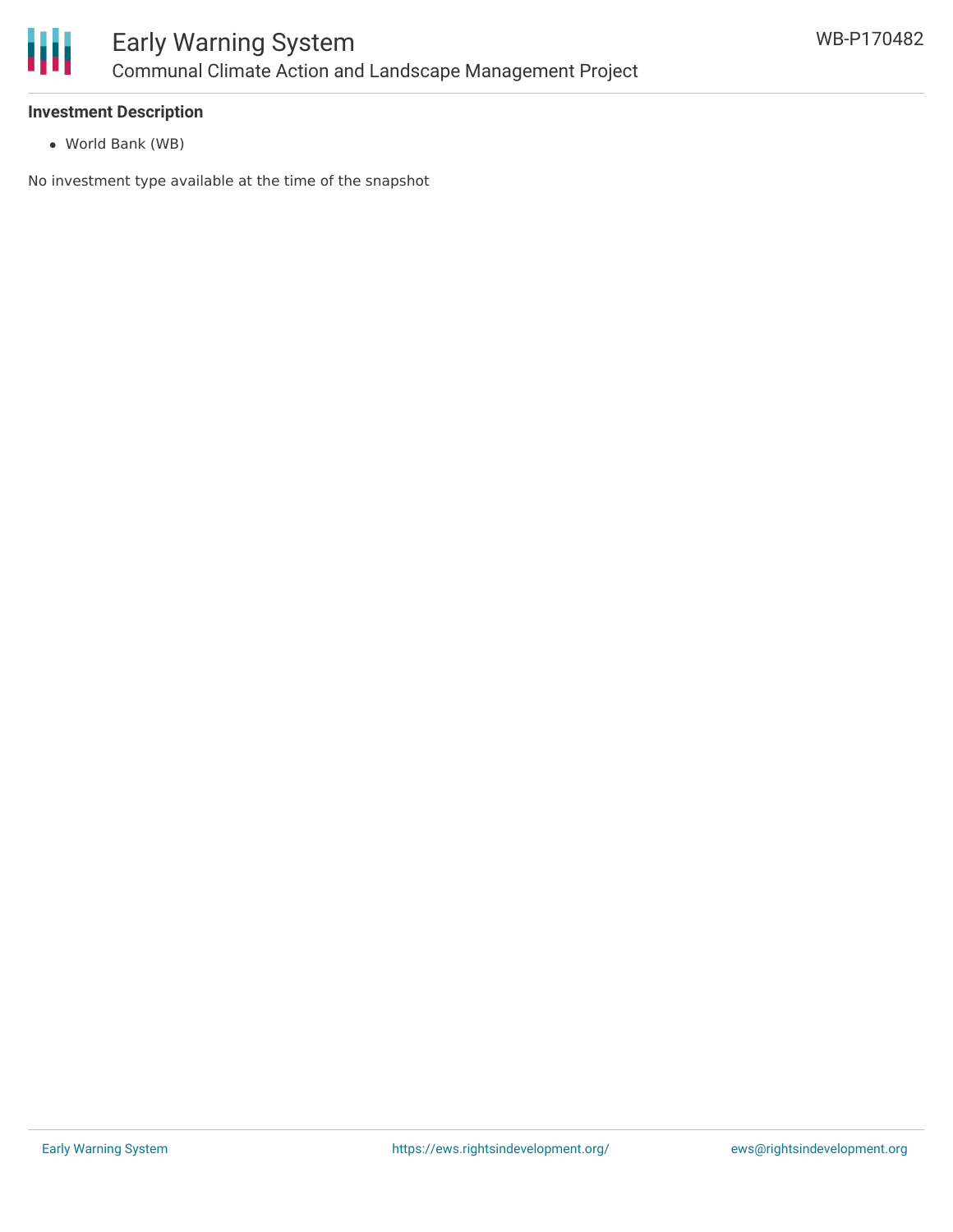# **Contact Information**

#### ACCESS TO INFORMATION

To submit an information request for project information, you will have to create an account to access the Access to Information request form. You can learn more about this process at: https://www.worldbank.org/en/access-toinformation/request-submission

#### ACCOUNTABILITY MECHANISM OF THE WORLD BANK

The World Bank Inspection Panel is the independent complaint mechanism and fact-finding body for people who believe they are likely to be, or have been, adversely affected by a World Bank-financed project. If you submit a complaint to the Inspection Panel, they may investigate to assess whether the World Bank is following its own policies and procedures for preventing harm to people or the environment. You can contact the Inspection Panel or submit a complaint by emailing ipanel@worldbank.org. Information on how to file a complaint and a complaint request form are available at: https://www.inspectionpanel.org/how-tofile-complaint